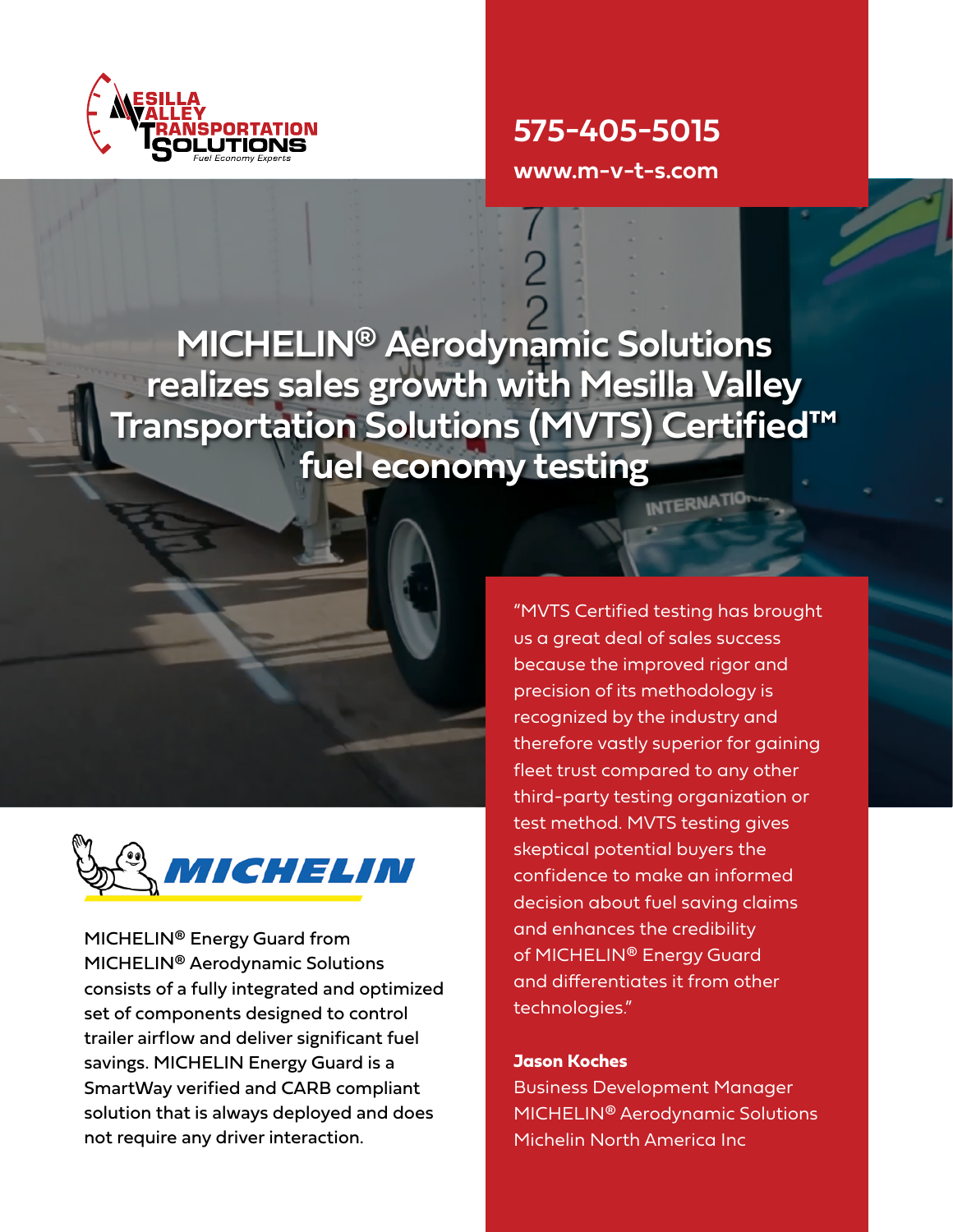#### **The MICHELIN Energy Guard Solution includes:**

- A flexible trailer skirt that provides stiffness without sacrificing durability, and that is attached by a bracket and slider design that reduces the load on the skirt panels
- Top and side end fairings that accelerate and turn airflow around the back of the trailer without an overhang or requiring cutouts for hinges
- A rear-facing spoiler for swing and roll-up doors that reduces the size and effect of the primary recirculation zone behind the trailer
- Aerodynamic mud flaps featuring angled and progressive louvers that reduce drag and road spray

# **CHALLENGE**

**To provide fuel economy test results that fleets can use to confidently make decisions about purchasing aerodynamic trailer solutions—**

While MICHELIN Energy Guard was initially tested by well-known organizations in the U.S. and Canada, those traditional methods that date back to the 1980s did not give fleets proof of fuel saving performance or the confidence to make purchase decisions. The SAE Type II J1321 tests, which measure fuel usage by weighing fuel before and after each test run, brought only limited success in terms of industry recognition or fleet interest. In other words, while these tests are well known, they did not instill confidence enough in the fleets to make buying decisions. The industry message to Michelin was that reliable third-party, fleet applicable testing results were needed.

With multiple fleets asking directly for MVTS Certified™ testing before they would consider purchasing MICHELIN Energy Guard, MICHELIN Aerodynamic Solutions looked to Mesilla Valley Transportation Solutions to provide more accurate and verifiable fuel economy test results that would differentiate their solution from others on the market including those making unrealistic claims, and help gain fleet recognition of its fuel saving performance.

# **SOLUTION**

MVTS Certified testing is a much more advanced and reliable method for predicting fuel savings than the trucking industry has used previously. Instead of using a simple scale, MVTS applies patented methods adopted from race car engineering, which include sensor and data acquisition systems, and

measurements of fuel consumption using flow meters, as well as wind speed and direction, tire and ground temperature, driver behavior and other variables. The data is analyzed using MVTS proprietary methods and the results provided are comparable to what a progressive fleet could expect in real-world operations.

For the MICHELIN Energy Guard tests, two 2019 International LT tractors with Cummins X15 engines and Eaton 10-speed automated manual transmissions pulled 53-ft Hyundai dry vans. The Gross Vehicle Weight (GVW) was 45,000 lbs and the tractor-totrailer gap was 36 inches from the rear of the cab extender to the front of the trailer. The tractors and trailers were fitted with wide-base single tires set at 110 PSI. The vehicles were thoroughly inspected and received regular maintenance prior to testing.

"This was the best decision we could have made to help prove the value of our technology and it helped us move forward with fleets"

### **Calvin Bradley**

Technical Leader MICHELIN® Aerodynamic Solutions Michelin North America Inc

The test vehicles ran simultaneously at 65 MPH on a nine-mile circle track, one-minute apart to avoid any aerodynamic influence on either vehicle. One trailer was equipped with the MICHELIN Energy Guard system and remained unchanged throughout testing. The other trailer was modified during the test to evaluate competitive products.

### **RESULTS**

**The ability to provide certified fuel economy performance data compared to trailers without aerodynamic devices and competitive products—**

MVT Solutions Certified™ testing, compared to a trailer without aerodynamic devices, found MICHELIN Energy Guard reduced fuel use by 10 gallons per 1,000 miles or an 8.75% savings or 0.84 MPG with trailer tandems at 40-ft. With the tandem axles fully back, savings were 10.93 gallons per 1,000 miles equating to 0.89 MPG or 9.36%.